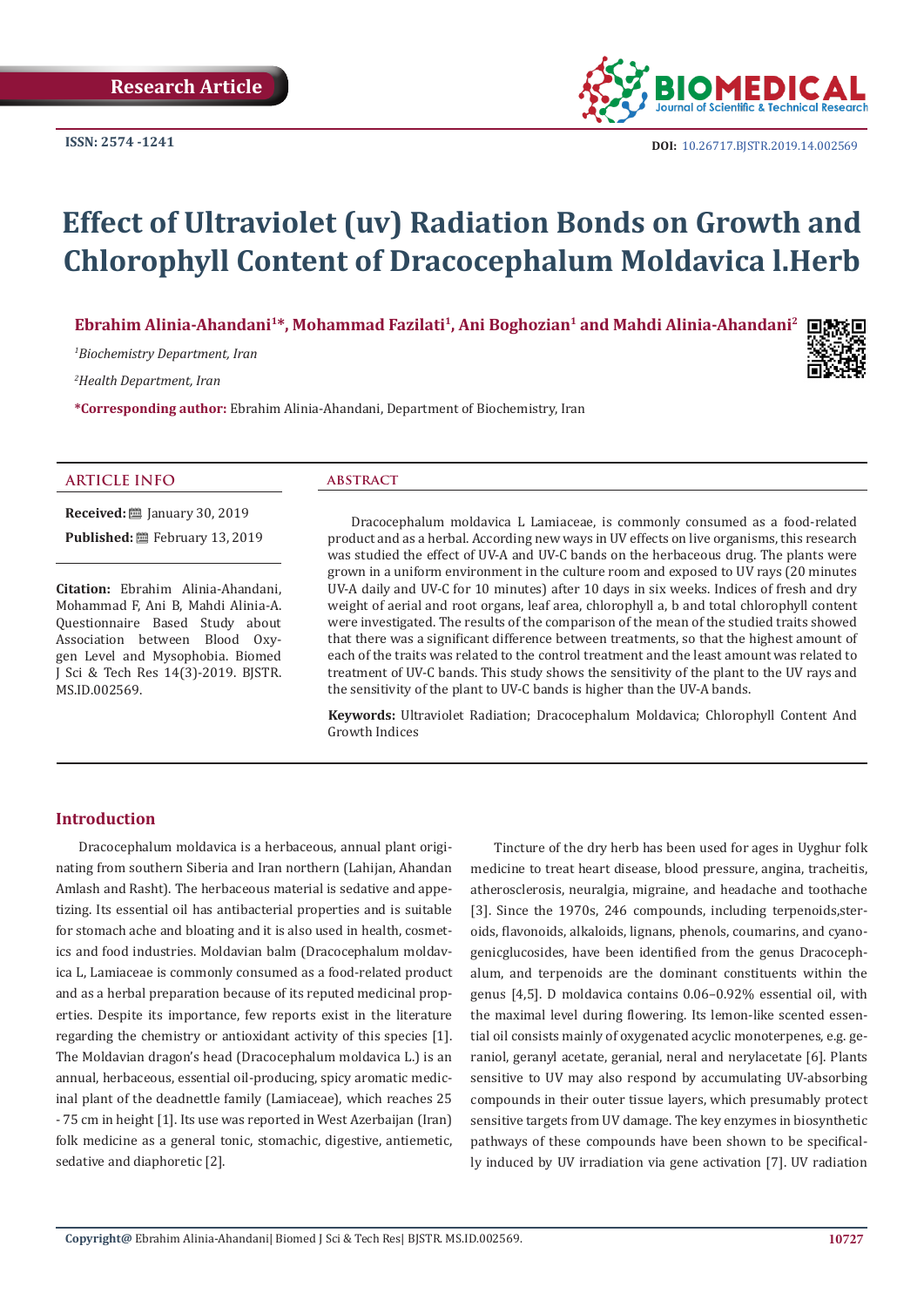above ambient may inhibit plant growth, development and reproduction and depress photosynthesis [8-10]. It has been reported that the plant possesses antibacterial, antioxidant and cardioprotective effects.6,7 A recent study showed that D. moldavica also has sedative effect [11]. Although, the D. moldavica was popularly used in traditional medicine for pain relief, there have been no published reports regarding its antinociceptive effect.

As a result of the increase in greenhouse gases, surface temperatures will increase in the near future between 4.18 and 4.1°C. Increasing the temperature of the planet and also increasing the concentration of atmospheric carbon dioxide, such as chlorofluorocarbons (CFCs), reduce the ozone layer and thereby increase the transmission of ultraviolet radiation [12]. UV-A 390-320 nm), although not absorbed by the ozone layer, causes the least damage to living organisms. UV-C bands (280-245 nm) have deleterious effects on living organisms5. The harmful effects of this radiation on plants include reducing the photosynthesis process, decomposing proteins and nucleic acids, oxidative stress, and reducing the amount of photosynthetic pigmentation [13]. UV radiation not only affects physiological and biochemical processes, but also affects the structure of plants. In most plants, altitude reduces leaf area loss, which is a protective mechanism against UV-damaged injuries [14]. The purpose of this study was to investigate the effects of UV-A and UV-C banding on growth indices, photosynthetic pigmentation rates in herbaceous plant. To achieve maximum heterosis, the researchers searched for the varieties or accessions which were far, in genetic traits, from each other for finding the best parents in each crossing [15].

### **Materials and Methods**

The seeds of the plant were collected from the Agricultural and Natural Resources Research Center of Guilan province in Rasht city which cultured from Lahijan and Ahandan regions in Guilan eastern and disinfected with 10% sodium hypochlorite and planted in ductile beds in a bed of sand and soil mixture of 5 to 1. The pots in growth chambers with light period of 16 hours of light and 8 hours of darkness and temperatures between  $27 \pm 2^{\circ}$ C per day and  $16 \pm$ 2°C at night were fed daily with a half-strength Hoagland solution They were After 6 weeks, the radiation required for UC-A treatment by two lamps (F20T9 / BL-Hitachi, Japan) and the radiation required for UV-C treatment by a lamp (TUV / G30T8-Philips, Holland) for 10 days and Daily (UV-A for 20 minutes and UV-C for 10 minutes). After removing the specimens, the shoot and root were separated and the weight of each one was measured in grams. The leaf area of the plants was calculated using a scan machine and computer software Flachenberechnung-einer0sw-Grafik (1995-by A. kraf). Chlorophyll a, b and total leaves of control and treated plants The method of Lichtenthaler and Wellurm (1983) was measured. Data analysis was performed by way of ANOVA and the comparison of the mean of the treatments based on Duncan's multi-domain test using SAS software version 9.2 [16].

#### **Results and Discussion**

The results of variance analysis of the studied traits showed that the effect of UV treatment on the measured traits was significant at the probability level of 1% (Table 1). Investigation of UV-treated samples showed that fresh weight of root and shoot in UV-C significantly decreased (Figure 1). Also, dry weight measurements of treatments and control plants showed that this radiation reduced the dry weight of the air and root organs. This decrease in airship was significant especially in UV-C treatment (Figure 1). The weight loss of plants exposed to UV radiation has previously been reported in bean plants [17] and Impatiens capensis [18]. Reducing the photosynthetic process in plants exposed to UV rays is the main cause of dry weight loss. Reduction in dry matter production in rice has been reported due to reduced leaf area and photosynthesis [19]. And respectively represents a significant level at the probability level of 5 and 1percent. Based on the results obtained in this study, UV rays reduced the leaf area of treated plants that significantly decreased UV-C treatment (Figure 1).

**Table 1:** Analysis of variance of the effect different bands of UV on plant measured characteristics \* and \*\* mean significant at 5% and 1% probability levels, respectively.

| <b>Mean of squares</b> |              |             |              |            |          |              |             |       |           |
|------------------------|--------------|-------------|--------------|------------|----------|--------------|-------------|-------|-----------|
| Leaf area              | Chlorophyll  |             |              | Dry weight |          | Fresh weight |             | df    |           |
|                        | <b>Total</b> | $\mathbf b$ | $\mathbf{a}$ | Root       | stem     | Root         | <b>Stem</b> |       |           |
| 51600**                | $7.27**$     | $0.91**$    | $2.47**$     | $0.04**$   | $2.17**$ | $19.75**$    | $22.75**$   | 2     | Treatment |
| 700                    | 0.099        | 0.13        | 0.056        | 0.002      | 0.067    | 0.91         | 1.16        | 8     | Error     |
| 9.79                   | 11.53        | 17.88       | 11.7         | 13.52      | 16.58    | 17.95        | 1222        | CV(%) |           |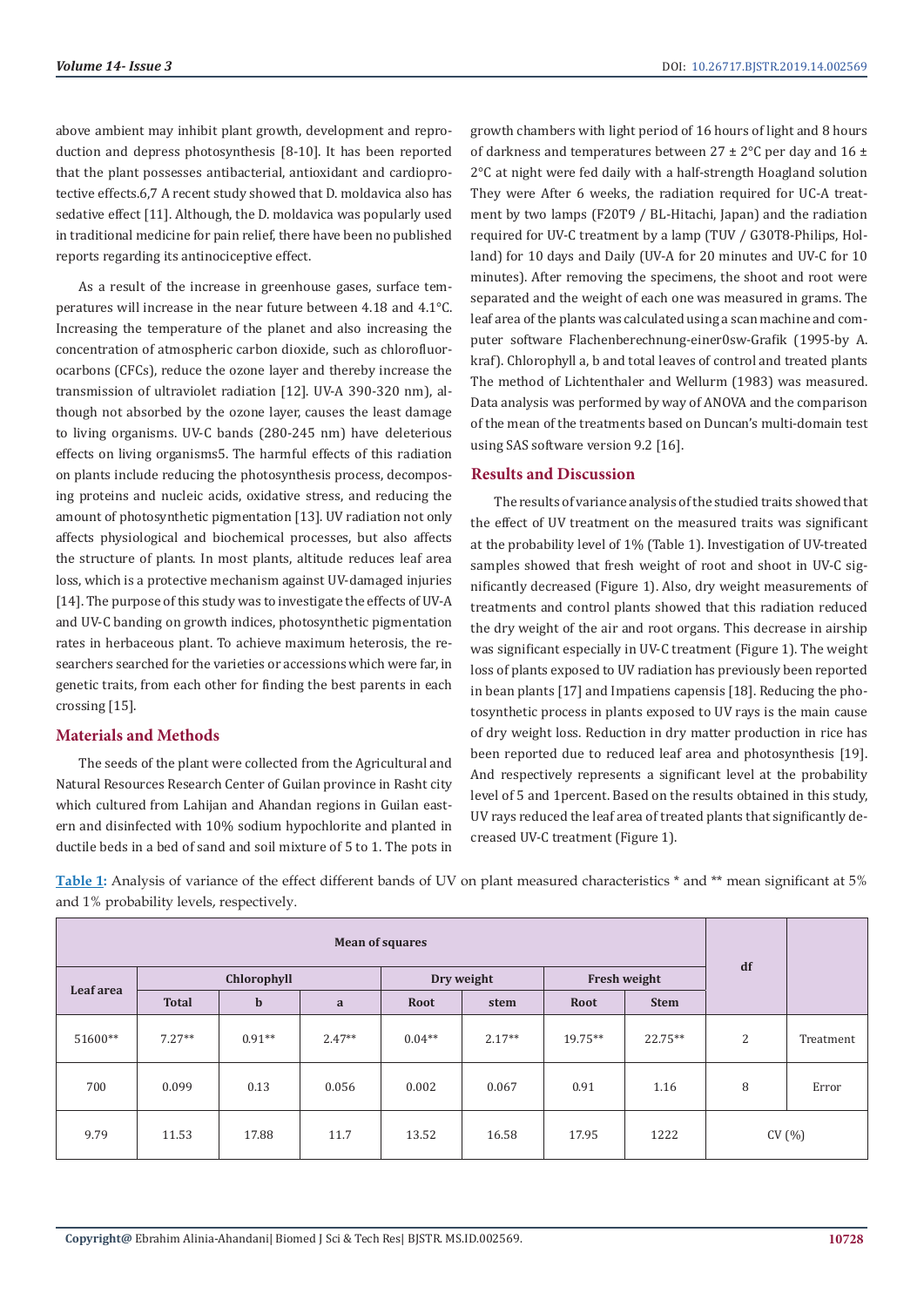

**Figure 1:** Effect of different bands of ultraviolet radiation on (A) shoot and root fresh weight, (B) shoot and root dry weight (C) leaf area and (D) chlorophyll a, b and Total. Different letters indicate significant differences (P <0.05). Each value is the mean  $\pm$ SE of three replicate extractions.

The highest leaf area was obtained from control treatment and the lowest leaf area was obtained from UV-C treatment. Reduction of leaf area for cotton leaves [20] and *Fagopyrum tataricum* has also been reported [21]. The main cause of the decrease in leaf area is that UV radiation prevents cell division, and the reduction in cell division due to UV-induced oxidation of tubules is delayed in the formation of microtubules and reduced levels of division, or Prevents the transcription of histone proteins and thereby prevents cell division [6]. Plants sensitive to UV may also respond by accumulating UV-absorbing compounds in their outer tissue layers, which presumably protect sensitive targets from UV damage. The key enzymes in biosynthetic pathways of these compounds have been shown to be specifically induced by UV irradiation via gene activation [18]. The rice plant was affected by the UV-B rays of the chlorophyll a / b ratio, which is due to the fact that UV affects the amount of chloroplast proteins and the permeability of the chloroplast membrane and light-collecting proteins in the PSII reaction center and the rosibosome enzyme It affects [16]. It has also been reported that the reduction of photosynthetic pigmentation against UV rays due to chlorophyll degradation by light and the reduction of the chlorophyll synthesis rate is due to a reduction in the gene expression of chlorophyll-bound protein [15].

In this study, *Deracocephalum moldavica L* plant was sensitive to various UV bands and its growth indices were affected. Our results also showed that the sensitivity of this plant to UV-C radiation is higher than that of UV-A.

#### **Conclusion**

We may conclude about the effects of different bonds on this kind of medicinal plants which also will be used as essential source of disorders towards humans. This saying inform future researching to improve this herb into the *in vivo* and *in vitro* conditions. The study shows that Dracocephalum plants are sensitive to UV-C and UV-A with trend to UV-C and this finding give an insight into the physiological and morphological changes during UV exposure and indicate the sensitivity of these plants to UV-C more than UV-A radiation. For farther improvements, we suggest completely focusing on Growth indexes and Chlorophyll to be sureness.

#### **References**

- 1. [Ahandani EA, Ramandi HD, Sarmad J \(2014\) Evaluation of morphological](https://www.researchgate.net/publication/265164807_Evaluation_of_Morphological_Diversity_among_Some_persian_Walnut_Accessions_Juglans_regia_L_in_Guilan_Northern_Iran) [diversity among some Persian walnut accessions\(Juglans regia L.\) in](https://www.researchgate.net/publication/265164807_Evaluation_of_Morphological_Diversity_among_Some_persian_Walnut_Accessions_Juglans_regia_L_in_Guilan_Northern_Iran) [Guilan, northern Iran. Int J Plant Biol Res 2: 1015-1022.](https://www.researchgate.net/publication/265164807_Evaluation_of_Morphological_Diversity_among_Some_persian_Walnut_Accessions_Juglans_regia_L_in_Guilan_Northern_Iran)
- 2. [Asadi-Samani M, N Kafash-Farkhad, N Azimi, A Fasihi, E Alinia-Ahandani,](https://www.sciencedirect.com/science/article/pii/S2221169115301593) [et al. \(2015\) Medicinal plants with hepatoprotective activity in Iranian](https://www.sciencedirect.com/science/article/pii/S2221169115301593) [folk medicine. Asian Pac J Trop Biomed 5: 146-157.](https://www.sciencedirect.com/science/article/pii/S2221169115301593)